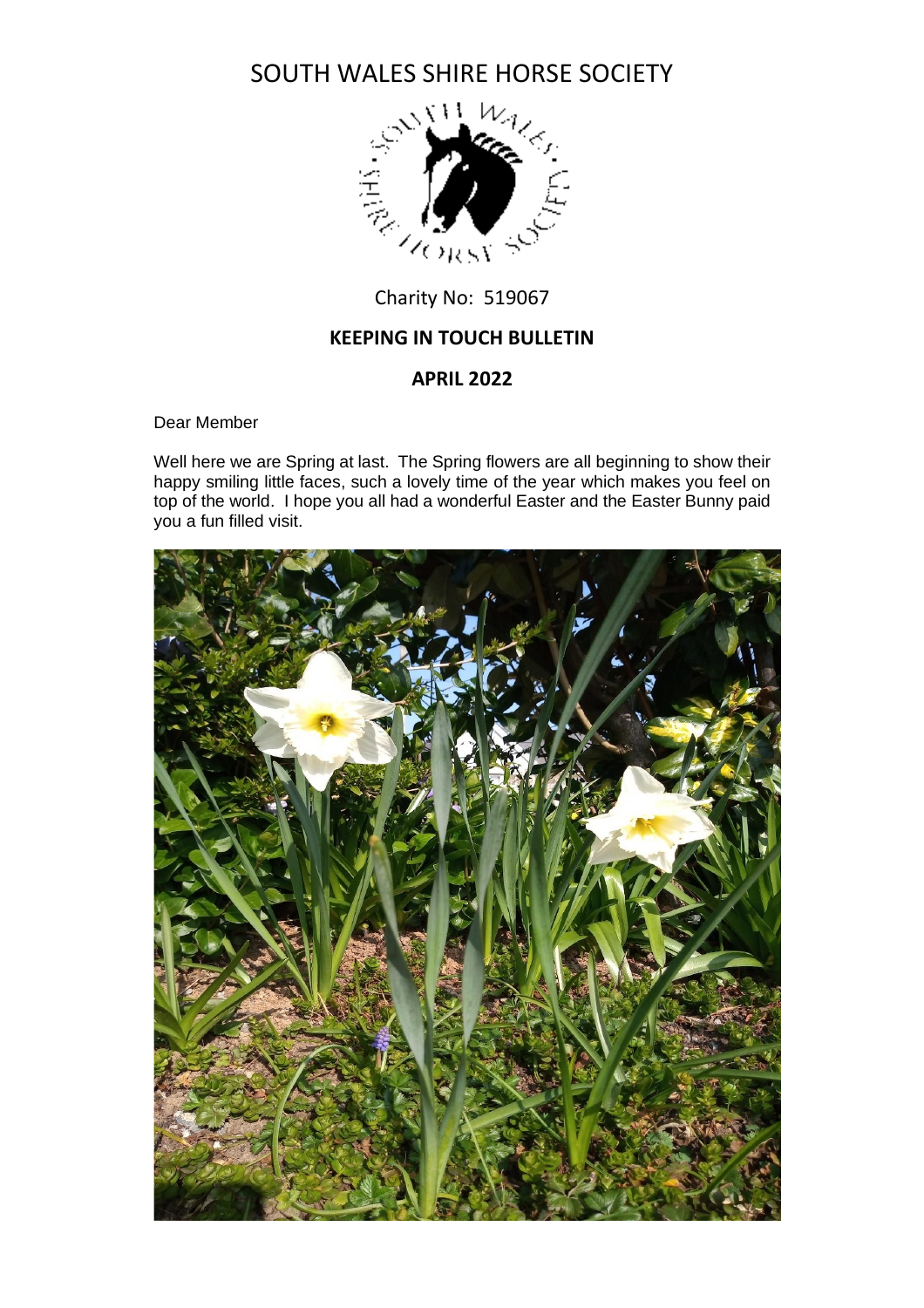

As you know Show Day is quickly approaching and I must say I am very much looking forward to it. From the beginning of this year SWSHS have received so much positive interest in our Show from everyone, exhibitors, traders, the public and even the press. The way things are going it appears that 2022 is going to be an amazing and spectacular turn out.

I mentioned in our previous keeping in touch bulletin that I believe we have some very exciting times ahead with SWSHS and I can confirm that the experience day that is being looked into is coming along in leaps and bounds. This experience day will be a day of harnessing and our Chairman and Secretary are at this moment and time ironing out all the final details. Confirmation of the date and venue of this SWSHS very first experience day/camp will be set out in our next Newsletter/Keeping in Touch Bulletin. I am very excited about this and although I am only someone in the background I am looking forward to having a go of this myself and learn so much as I am sure you are too.

**You will all by now have in your diary our Hands on Day to be held at Colloe Farm, Collafield, Little Dean, Gloucester, GL14 3LG. Date: Saturday 30 April 2022 Time: 10.30am Tea and Coffee will be provided but you will need to bring with you a packed lunch.**

I am looking forward to meeting up with you again where we can have a good old catch up and have just an amazing day and again learn so much from the truly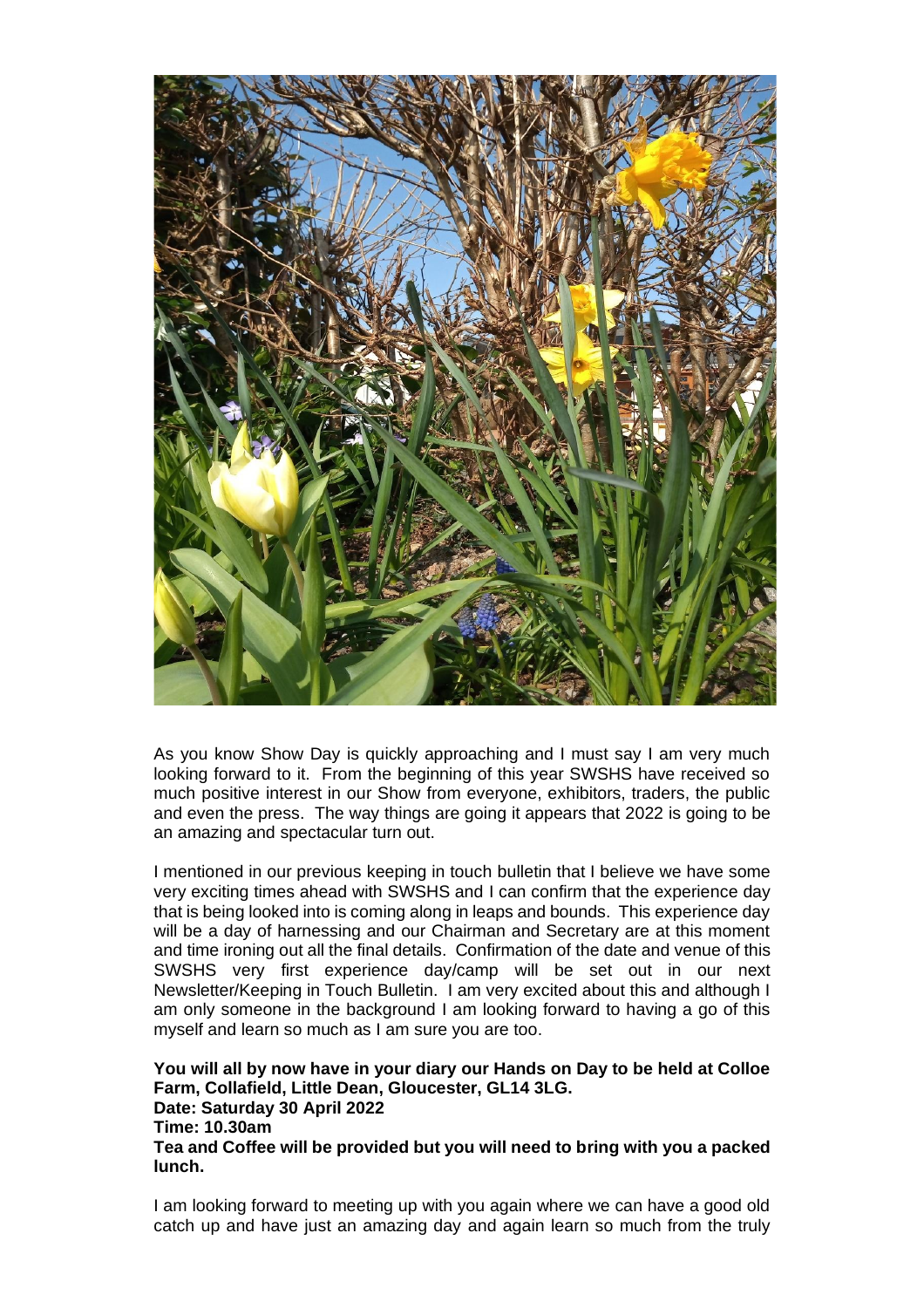experienced icons. I would at this point like to thank both Jason and Kelly Holder for arranging this for special event for SWSHS.

I am very excited about the future of SWSHS with so much going on within the Society in promoting the Shire Horse and encouraging the younger generation we are continuing to go from strength to strength. As a Society we are so lucky to have so many experienced people willing to give up their precious time and energy and sharing their invaluable knowledge with our younger generation which ensures that not only are we promoting the Shire Horse but not losing the vital knowledge that is being passed down the generations.

### **Dates for Diary**

Hands on Day at Colloe Farm, Collafield, Little Dean, Gloucester, GL14 3LG on Saturday 30 April 2022 at 10.30am. (You will need to bring with you a packed lunch).

SWSHS setting up for the Show: Friday 1 July 2022 at Bailey Park, Abergavenny. SWSHS Show Day: Saturday 2 July 2022 at Bailey Park, Abergavenny.

Talk by our Chairman Mr Malson Phillips about "What the Judges Look For": September/October 2022 Date to be confirmed.

Experience Day/Camp: Harnessing September/October 2022 Date to be confirmed.

2022 AGM Date to be confirmed.

I personally have some very exciting news that I would like to share with you. Both David and I are so very excited which is that my youngest daughter is expecting a baby, our first grandchild. I am just bursting at the seams and cannot stay quiet any longer that I have to share our wonderful news with you. Our grandchild is due in June and it only seems the other day when David and I had our two girls. How time goes by so quickly.

We have not had any recipes for a while so when I received from a very good friend of mine – Barbara - this Asparagus and Lemon Spring Spaghetti recipe to share with you all I was absolutely delighted. I can tell you that I have tried this out and it is absolutely gorgeous. It took just about 30 minutes to make from start to finish and it really did give me the Spring feeling.

### Ingredients:

8 ounces whole grain spaghetti, 8 ounces quick cook noodles, 4 tablespoons margarine, 1 medium onion sliced, 2 cloves of garlic chopped, 12 ounces of asparagus cut in 2 inch pieces, 1 cup halved grape tomatoes, 2 tablespoons lemon juice, 1 teaspoon lemon zest, ½ cup of crumbled feta cheese, 2 tablespoons chopped fresh mint or parsley.

#### Instructions:

Cook spaghetti according to package directions. With I minute left on time add in your noodles. Cook 1 minute and drain keeping back 1 cup of pasta water.

While your spaghetti is cooking, melt two tablespoons in large pan or wok over medium heat. Cook onions and salt for 5 minutes or until tender. Add garlic and asparagus and cook for 2 minutes. Add tomatoes and cook for 2 minutes or until asparagus is tender-crisp and tomatoes are softened.

Add remaining 2 tablespoons of margarine, lemon juice and zest and  $\frac{1}{2}$  cup of paster water. Toss vegetable mixture with pasta. Add additional pasta water if necessary and stir in feta and mint or parsley.

If you want to add a bit of crunch top it with toasted sliced almonds or walnuts.

I honestly hope you try this recipe out and enjoy it just as much as I did – just a lovely, nourishing quick and easy meal for Spring.